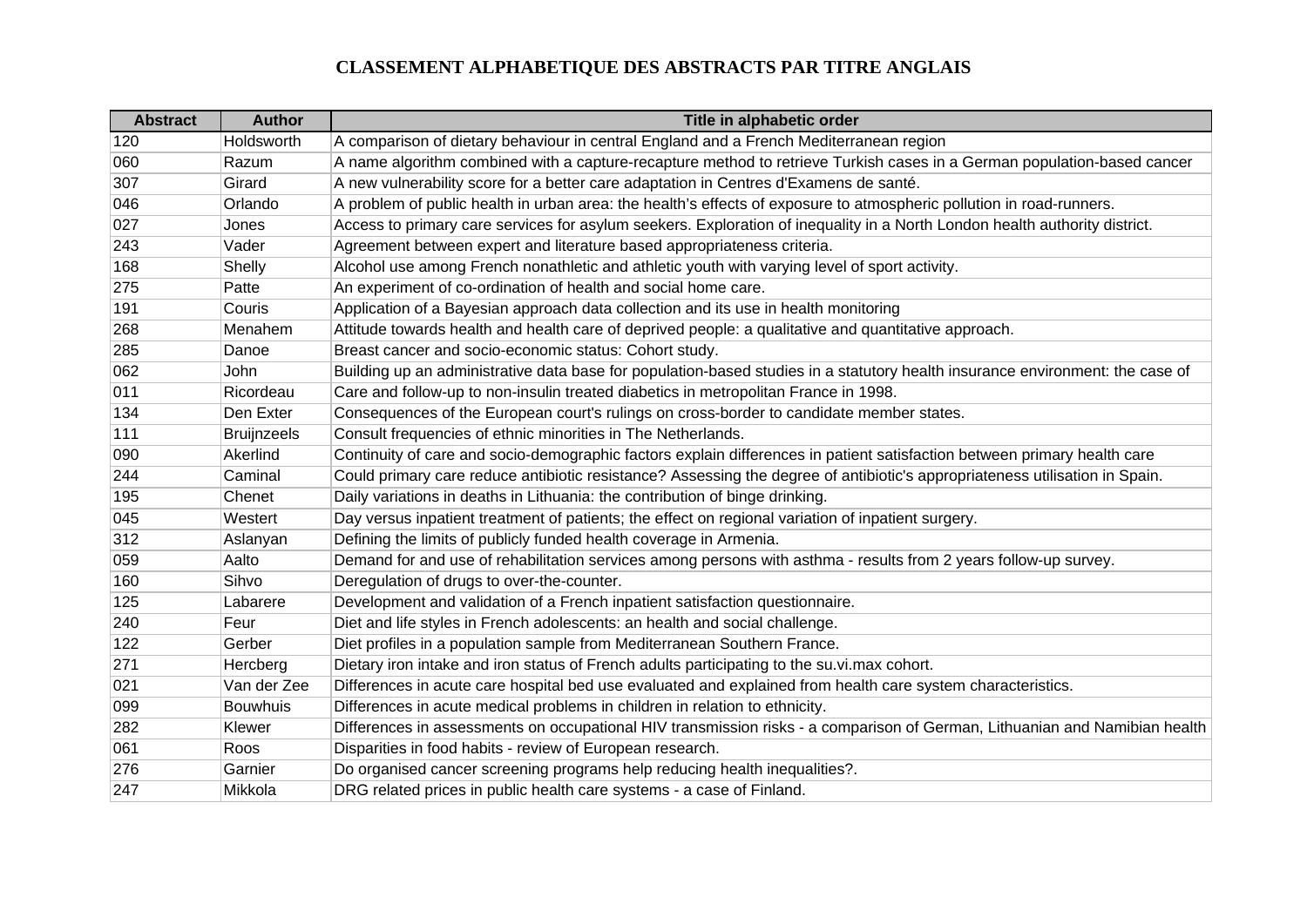| 110 | <b>Bruijnzeels</b> | Effectiveness of diabetes peer education for Turkish type 2 diabetes patients on glycaemic control: a controlled experiment in    |
|-----|--------------------|-----------------------------------------------------------------------------------------------------------------------------------|
| 040 | Merker             | Efficacy of a nutrition education programme in children - an evaluation study.                                                    |
| 037 | Schweizer          | Epidemiology of stroke in Chemnitz from 1984-1990: WHO project MONICA.                                                            |
| 187 | Gallo              | Equity in the delivery of health care: the case of Catalonia.                                                                     |
| 217 | Spijker            | Ethnic influence on need and use of services for the elderly.                                                                     |
| 210 | Schäfer            | European response to the potential threat of the influenza A (H5N1) outbreak in Hong Kong 1997/1998.                              |
| 186 | De Brouwer         | European situation of routine medical data collection and its use in health monitoring.                                           |
| 113 | Desmet             | European situation of routine medical data collection and its use in health monitoring. First results of the Euro-Med-Data (EMD)  |
| 203 | Nante              | Evaluation of the sf-12 health surveys in Italy - results from the MIOS project.                                                  |
| 063 | Holcik             | Excess mortality among the unmarried: Czech Republic in the context of Europe.                                                    |
| 101 | Sarlio-            | Food insecurity, economic disadvantage and body mass index.                                                                       |
| 091 | Mihaila            | Gender differences in life expectancy and mortality trend in Romania between 1990-1998.                                           |
| 306 | Ziebland           | Gender differences in perception of body image and weight change in middle age: a qualitative study.                              |
| 161 | Arveiler           | Geographical disparities and trends in coronary event rates in Europe: results from the WHO-MONICA project.                       |
| 290 | De Bakker          | GP care for asylum seekers: experience from the Netherlands.                                                                      |
| 140 | Morrone            | Health and disease of homeless people in Rome: the need of an intersectoral approach.                                             |
| 098 | Nielsen            | Health and use of the health care system in a cohort of ethnic minority children and Danish children born in 1995.                |
| 249 | Juel               | Health behaviour, social status and mortality. Does behaviour explain social inequality? A 12-year follow-up in the Danish        |
| 117 | Schweyer           | Health care reforms in Lithuania. The role of family practice in the reduction of health inequalities.                            |
| 310 | Domenighetti       | Health effects of job insecurity among employees in Swiss general population.                                                     |
| 076 | Bronnum-           | Health expectancy among smokers and never-smokers in Denmark.                                                                     |
| 082 | Fuller             | Health inequalities and the Scottish diet: challenges for primary care?                                                           |
| 146 | Mielck             | Health inequalities in Germany: the case of single mothers and their children.                                                    |
| 124 | Payne              | Health inequalities in vision-related quality of life in older people - a survey of prevalence and of related health service use. |
| 005 | Nanda              | Highlights on health for the candidate countries for accession to the European Union.                                             |
| 287 | Van Gils           | HIS or HES; what is best.                                                                                                         |
| 159 | Noro               | Hospital discharge patterns among elderly hip fracture and stroke patients - a register based analysis.                           |
| 309 | Siliquini          | Hospital mortality DRG related.                                                                                                   |
| 128 | Beaujean           | Hospitals and public health: an international comparative pilot study on infection control in 10 European hospitals: results of a |
| 053 | Roos               | Household educational level as a determinant of vegetable consumption pattern among male and female adolescents.                  |
| 052 | Van Herten         | How to make intersectoral health policy a success.                                                                                |
| 144 | <b>Burström</b>    | Increasing inequalities in health care utilisation across socio-economic and income groups in Sweden during the 1990s.            |
| 250 | <b>Buda</b>        | Increasing inequalities in health status - a regional analysis on the basis of a follow-up study in Baranya county,               |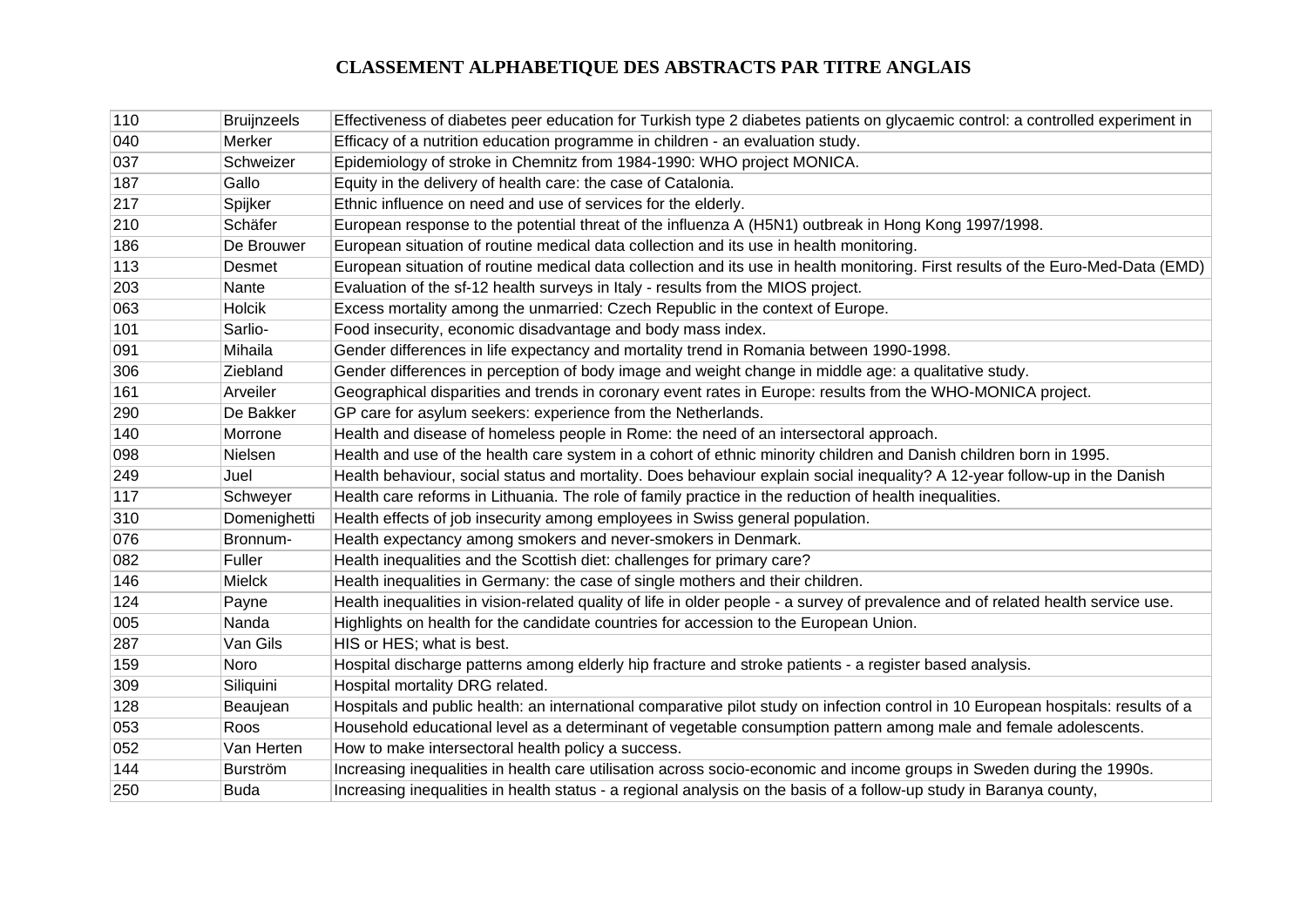| 105 | Lindström         | Individual and small area determinants of social participation and social capital: a multilevel analysis of the city of Malmö. |
|-----|-------------------|--------------------------------------------------------------------------------------------------------------------------------|
| 034 | Silveira          | Inequalities in health in older migrants in Sweden - results from the gerontological and geriatric population H-70 studies in  |
| 157 | <b>Bisig</b>      | Inequalities in health services use by migrants in Switzerland.                                                                |
| 057 | Melzer            | Inequalities in mental health: analysis of the psychiatric morbidity survey of Great Britain.                                  |
| 189 | S Draper          | Inequalities in perinatal outcomes across a health region in the UK.                                                           |
| 096 | Lindholm          | Inequality in the social consequences of disease among persons with a limiting longstanding illness.                           |
| 079 | <b>Schellevis</b> | Information from general practices about health, health care utilisation and their social gradients.                           |
| 023 | Delnoij           | Integrated care in hospital regions: the case of children with asthma.                                                         |
| 008 | Murphy            | International analysis of the risk of hospital readmission.                                                                    |
| 209 | Kornisheva        | Intersectoral collaboration in the integrated preventive program at the industrial plant.                                      |
| 304 | Kieselbach        | Long-term youth unemployment, social exclusion and health: results from a European comparative research in six countries       |
| 020 | Monarrez-         | Macro-analysis on home and leisure accidents in Europe in 1986-1998.                                                           |
| 288 | Thoning           | Mechanisms behind social inequalities in perceived health and sickness absence - the contribution of work environment.         |
| 314 | Kaasik            | Mechanisms of health crisis in transitional societies.                                                                         |
| 075 | Nguyen            | Modelling the number of beds necessary for a hospital department.                                                              |
| 255 | Leyland           | Monitoring inequalities in mortality.                                                                                          |
| 077 | Jamoulle          | Monitoring of health in Europe: EURO-MED-DATA and the primary health care. An European inventory of the available general      |
| 164 | Merlo             | Multilevel analysis of geographical differences in hypertension. The contextual fallacy in ecological studies.                 |
| 015 | Van Dijk          | Municipal health policy: in search for structural determinants.                                                                |
| 150 | De Jong           | Mutual influences of general practitioners in partnerships.                                                                    |
| 234 | Verheij           | Nature of health: the relation between health and green space in people's living environment.                                  |
| 017 | Lako              | New technology and cost of health care: a cross national comparison of American and Dutch attitudes.                           |
| 108 | Deschamps         | Nutritional status of healthy elderly persons living in Dordogne, France, and relation with cognitive and functional decline.  |
| 047 | <b>Burnand</b>    | Over- and under use of colonoscopy in a primary care setting.                                                                  |
| 197 | Damiani           | Patient's charter in hospital as a tool of quality evaluation: an international study.                                         |
| 014 | Krasnik           | Patterns of hospital services utilisation among first generation immigrants in Copenhagen compared to Danish patients.         |
| 036 | Soeder            | Preventing chronification in back pain - a public health approach.                                                             |
| 041 | Manz              | Primary prevention of mental disorders - a research project at the technical university of Dresden.                            |
| 058 | Walker            | Promoting teenage health in primary care.                                                                                      |
| 106 | Hensing           | Psychiatric disorders and the margins of employed work - an increased risk for men to receive disability pension.              |
| 308 | Siliquini         | Quality assessment of discharge data in Italy.                                                                                 |
| 205 | Van Der           | Quality of care for diabetic patients in general practice: are there socio-economic differences?.                              |
| 219 | Sixma             | Quality of care from the perspective of disabled people; a comparison between the UK and the Netherlands.                      |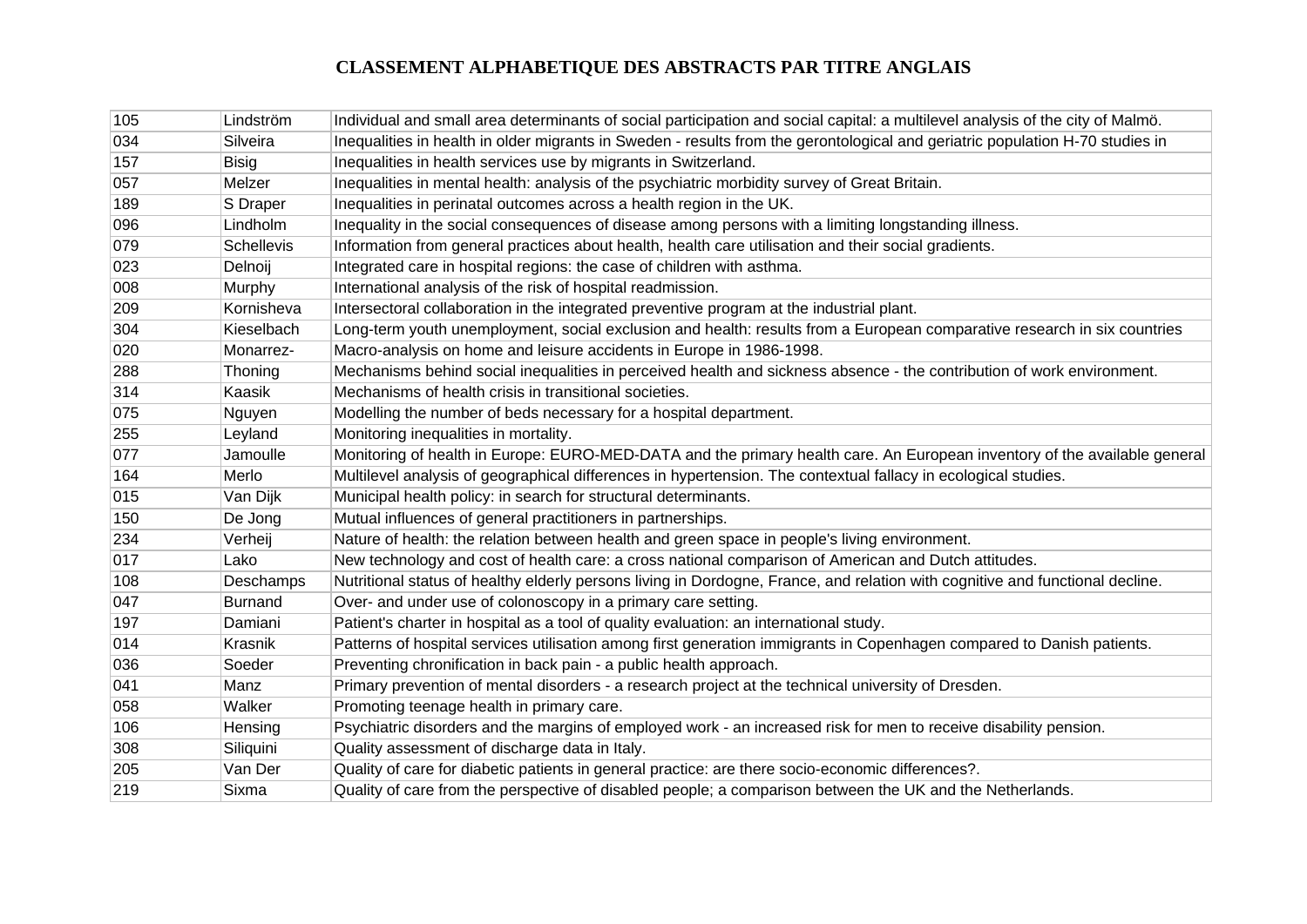| 153 | <b>Branderhorst</b> | Quality of care from the perspective of the consumers of home care services: Benchmark data and the empowerment of patient      |
|-----|---------------------|---------------------------------------------------------------------------------------------------------------------------------|
| 051 | Jedeloo             | Quality of mobility services: users satisfaction with services and the delivery process.                                        |
| 283 | Belanger            | Rapid assessment in Serbia among displaced populations from Kosovo, Bosnia and Croatia.                                         |
| 163 | <b>Barton</b>       | Reducing inequalities in health through housing: an example of intersectorial collaboration.                                    |
| 151 | Groenewegen         | Regional differences in healthy life expectancy in The Netherlands.                                                             |
| 202 | Nante               | Regional differences in Italian life expectancy at birth: do life style and socio-economic factors have an influence?           |
| 065 | Cohen               | Regional inequalities in the access to national waiting lists for kidney transplantation in France.                             |
| 212 | <b>Nolte</b>        | Regional variation in infant mortality in Germany: still a divided country?.                                                    |
| 029 | Kopp                | Relationships of life style, inequalities and gender differences with self-reported health in a changing society.               |
| 226 | <b>Stronks</b>      | Research on interventions and policies to reduce socio-economic inequalities in health: the case of the Netherlands.            |
| 224 | Knurowski           | Risk factors and prevention of the most common chronic diseases in the elderly in Poland.                                       |
| 237 | Le Moing            | Risk factors in cardiovascular diseases and youth health: comparisons between two near regions.                                 |
| 300 | Borup               | School health nursing as intervention in inequality in health.                                                                  |
| 251 | Kjoller             | Self-rated health and social relations as predictors of mortality.                                                              |
| 158 | Balabanova          | Self-reported health in Bulgaria: levels and determinants.                                                                      |
| 070 | Klazinga            | Smoking among migrant groups: the application of the ASE model.                                                                 |
| 048 | Gilmore             | Smoking in Ukraine, who smokes, where and why: evidence from a household survey.                                                |
| 301 | Green               | Social capital & health in former mining communities.                                                                           |
| 137 | Hupkens             | Social class differences in eating behaviour: a cross-cultural study.                                                           |
| 229 | Versino             | Social differences in heroin dependence in Italy: findings from the vedette study.                                              |
| 018 | Fagnani             | Social inequalities associated with obesity in France: a secondary analysis of the National Survey on morbidity and health care |
| 071 | Lostao              | Social inequalities in ischemic heart and cerebrovascular disease - mortality in men in Spain and France, 1988-1990.            |
| 280 | Claussen            | Social inequalities in mortality in Oslo: is health-related selection the main cause?.                                          |
| 196 | Empereur            | Social inequalities in perceived health and quality of life: evidence from an inpatient study.                                  |
| 118 | Forssas             | Socio-economic and gender differences in coronary heart disease morbidity and mortality among diabetic people in Finland.       |
| 272 | Keskimaki           | Socio-economic and regional patterning of coronary heart disease mortality and myocardial infarction event rates and case       |
| 115 | Lorant              | Socio-economic horizontal inequity in preventive medicine and health care.                                                      |
| 192 | Humblet             | Socio-economic inequalities in children's health before 15 years of age (HIS-1997, Belgium).                                    |
| 177 | Hetemaa             | Socioeconomic inequities in the treatment and outcomes of acute myocardial infarction in Finland.                               |
| 299 | Cesaroni            | Socio-economic status and prevalence of asthma and hospitalisation among children in Rome.                                      |
| 227 | Manderbacka         | Structural changes and social inequalities in health in Finland, 1986-1994.                                                     |
| 207 | Van den Brin-       | Talking about patients' work: an issue in general practice in European countries?.                                              |
| 273 | Perrin              | Ten-year trends of dietary intake in three French populations: geographical determinants - results from the WHO/MONICA          |